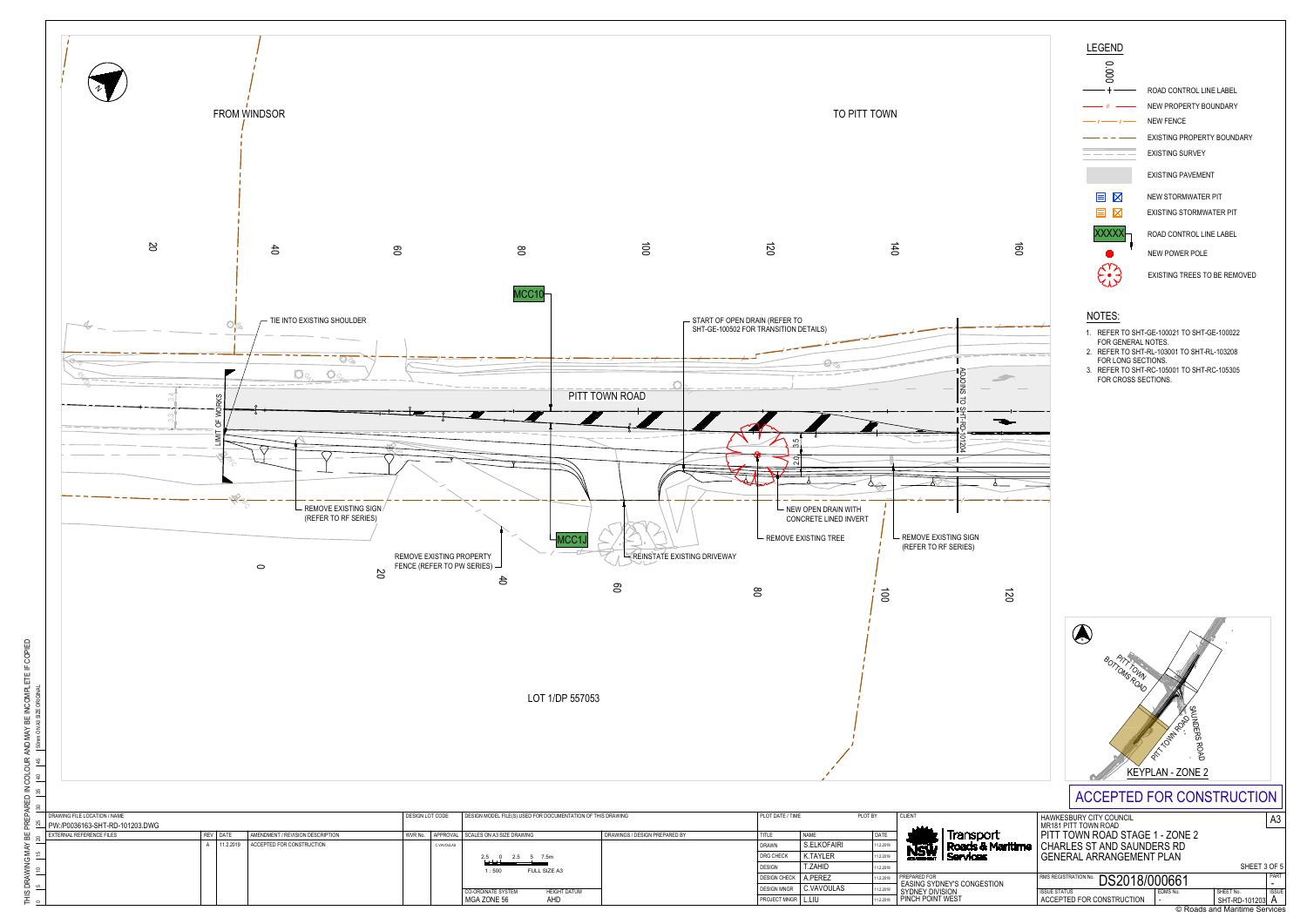| ⊞                   | <b>DRAWING FILE LOCATION / NAME</b>  |  |            |                                  | DESIGN MODEL FILE(S) USED FOR DOCUMENTATION OF THIS DRAWING<br>DESIGN LOT CODE |                                                  |                               | PLOT DATE / TIME            |             | PLOT BY   | <b>CLIENT</b>                                 |
|---------------------|--------------------------------------|--|------------|----------------------------------|--------------------------------------------------------------------------------|--------------------------------------------------|-------------------------------|-----------------------------|-------------|-----------|-----------------------------------------------|
|                     | 图 원 이 PW:/P0036163-SHT-RD-101204.DWG |  |            |                                  |                                                                                |                                                  |                               |                             |             |           |                                               |
|                     | <b>H</b> & EXTERNAL REFERENCE FILES  |  | REV   DATE | AMENDMENT / REVISION DESCRIPTION |                                                                                | WVR No. APPROVAL SCALES ON A3 SIZE DRAWING       | DRAWINGS / DESIGN PREPARED BY | TITLE                       | <b>NAME</b> | DATE      | Transpo                                       |
| MA)<br>15           |                                      |  | 11.2.2019  | ACCEPTED FOR CONSTRUCTION        |                                                                                | <b>C.VAVOULAS</b>                                |                               | <b>DRAWN</b>                | S.ELKOFAIRI | 11.2.2019 | Roads &                                       |
|                     |                                      |  |            |                                  |                                                                                | 2.5 5 7.5m<br>$2.5 \t 0$                         |                               | DRG CHECK                   | K.TAYLER    | 11.2.2019 | <b>NSW</b><br><b>Services</b>                 |
| 1 <sub>10</sub>     |                                      |  |            |                                  |                                                                                | <b>FULL SIZE A3</b><br>1:500                     |                               | <b>DESIGN</b>               | T.ZAHID     | 11.2.2019 |                                               |
|                     |                                      |  |            |                                  |                                                                                |                                                  |                               | DESIGN CHECK A.PEREZ        |             | 11.2.2019 | PREPARED FOR<br><b>EASING SYDNEY'S CONGES</b> |
| ៜ。                  |                                      |  |            |                                  |                                                                                | <b>HEIGHT DATUM</b><br><b>CO-ORDINATE SYSTEM</b> |                               | <b>DESIGN MNGR</b>          | C.VAVOULAS  | 11.2.2019 | SYDNEY DIVISION                               |
| $\sqsubset$ $\circ$ |                                      |  |            |                                  |                                                                                | MGA ZONE 56<br>AHD                               |                               | <b>PROJECT MNGR   L.LIU</b> |             | 11.2.2019 | <b>PINCH POINT WEST</b>                       |

ARED IN COLOUR AND MAY BE INCOMPLETE IF COPIED<br>|<sup>30</sup> |<sup>35</sup> |<sup>40</sup> |<sup>40</sup> |<sup>30</sup> mn ON A3 SIZE ORISINAL REI<br>|<sub>전</sup></sub>  $\frac{1}{2}$  $G$  MAY<br> $\begin{bmatrix} 15 \\ 15 \end{bmatrix}$  $\sum_{i=1}^{\infty}$ i DRAN<br>|<sup>5</sup>